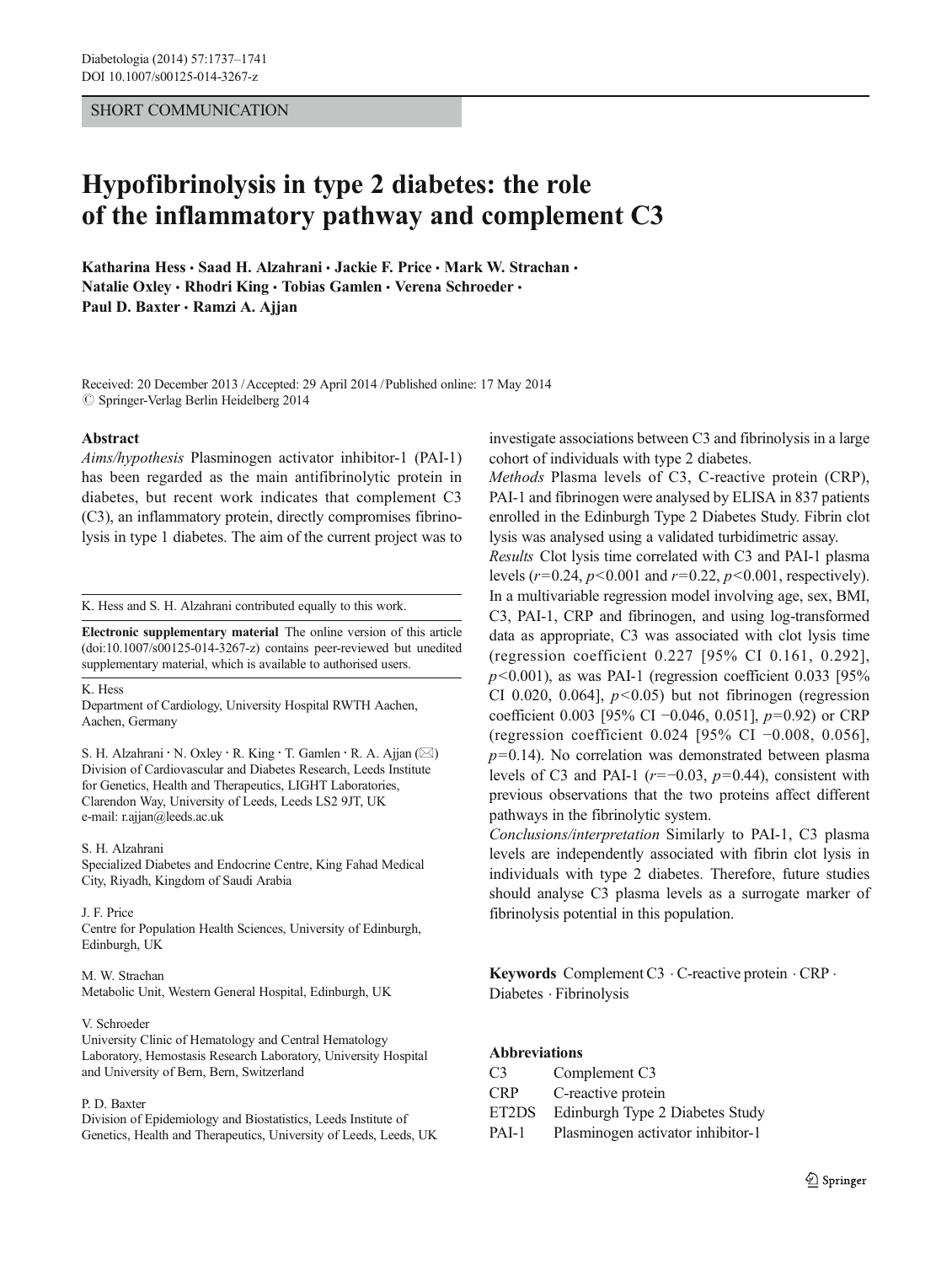## Introduction

Hypofibrinolysis is a key abnormality in type 2 diabetes and contributes to increased atherothrombosis risk in this condition. Elevated plasma levels of plasminogen activator inhibitor-1 (PAI-1) have been traditionally regarded as the main cause of impaired fibrin clot lysis in diabetes [[1\]](#page-3-0). However, we have recently described a novel mechanism for hypofibrinolysis in diabetes, secondary to interactions between the inflammatory and coagulation pathways, mediated by complement C3 (C3) [[2\]](#page-3-0). C3 prolongation of clot lysis was more pronounced in individuals with type 1 diabetes compared with healthy controls, suggesting a diabetes-specific additional effect of this protein. Although plasma levels of C3 correlate with clot lysis in individuals with type 1 diabetes and in those without diabetes [[2,](#page-3-0) [3\]](#page-3-0), it is unclear whether this is the case in type 2 diabetes [\[4](#page-3-0)].

We hypothesise that C3 represents a key PAI-1 independent mechanism for hypofibrinolysis in type 2 diabetes. The aim of our work was therefore to analyse the crosssectional associations between fibrinolytic potential and C3 plasma levels in a large cohort of individuals with type 2 diabetes and compare the results with the association between fibrin clot lysis and PAI-1 levels. Our secondary aims were to establish the associations between plasma levels of C3, metabolic measures and various therapies used in this population.

## Methods

Study population and examination Details of the Edinburgh Type 2 Diabetes Study (ET2DS) are described elsewhere [[3,](#page-3-0) [5\]](#page-3-0). Blood samples were taken into citrated tubes without a tourniquet after a 4 h fast, usually at midday. Samples were spun down within 2 h of collection and plasma was stored at −80ºC until analysis. A total of 837 plasma samples were available for measurement of plasma protein levels and clot structure analysis. The study was approved by the Lothian Research Ethics Committee and written informed consent was obtained from all patients.

Plasma levels of C3, C-reactive protein, PAI-1 and fibrinogen Plasma C3 was determined using a commercial ELISA Kit (GenWay Biotech, San Diego, CA, USA) and high-sensitivity C-reactive protein (CRP) was analysed as previously described [\[2](#page-3-0)]. PAI-1 was assessed by ELISA (Invitrogen, Paisley, UK). Fibrinogen levels were determined by the Clauss method.

Analysis of fibrinolysis This was conducted using turbidimetric assays as previously described [\[2](#page-3-0)]. Time from full clot formation to 50% lysis was subsequently calculated, termed lysis time.

Statistical analysis Pearson's correlations were used to estimate associations, after log-transformation of data that were not normally distributed. The R environment for statistical computing was used to fit regression models to determine independent association of clot lysis time and C3 plasma levels, with both univariate and multivariable models to study associations between the variables and the influence of age, BMI and sex, which are known to affect fibrinolysis [[3](#page-3-0)]. All variables that were not normally distributed were logtransformed before inclusion in the model. The effect of each of the variables was characterised in a regression model using 95% CIs for the regression coefficients. Data are presented as mean  $\pm$  SD or median (interquartile range) for normally or non-normally distributed data, respectively.

# Results

C3 plasma levels are associated with prolonged clot lysis Characteristics of the study population are summarised in Table [1](#page-2-0). Clot lysis time correlated with C3 and PAI-1 plasma levels  $(r=0.24, p<0.001$  and  $r=0.22, p<0.001$ , respectively). Lysis time showed correlations with fibrinogen and CRP levels  $(r=0.08, p=0.03$  and  $r=0.14, p<0.001$ , respectively). There was no correlation between C3 and PAI-1 plasma levels in the whole group ( $r=-0.03$ ,  $p=0.44$ ), nor when analysed by tertiles of age or BMI (data not shown). Similar results were obtained when men and women were analysed separately (data not shown).

C3 plasma levels predict clot lysis independently of PAI-1 In a regression model including C3, CRP, fibrinogen and PAI-1 (adjusted for age, sex and BMI), and after log-transformation of data as appropriate, C3 was associated with clot lysis time (regression coefficient 0.227 [95% CI 0.161, 0.292],  $p<0.001$ ), as was PAI-1 (regression coefficient 0.033 [95% CI 0.020, 0.064],  $p<0.05$ ), whereas fibrinogen and CRP showed no associations (regression coefficient 0.003 [95% CI −0.046, 0.051],  $p=0.92$ ; and 0.024 [95% CI −0.008, 0.056],  $p=0.14$ , respectively). Results are summarised in Fig. [1a](#page-2-0).

In a separate univariate analysis, results were largely similar for C3 (regression coefficient 0.234 [95% CI 0.169, 0.299],  $p<0.001$  and PAI-1 (regression coefficient 0.052 [95% CI 0.022, 0.082],  $p=0.001$ ), but fibrinogen showed an association (regression coefficient 0.046 [95% CI 0.004, 0.09],  $p<0.05$ ), as did CRP (regression coefficient 0.055 [95% CI 0.028, 0.082],  $p<0.001$ ). Results are summarised in electronic supplementary material (ESM) Table 1.

Associations of C3 and PAI-1 with clot lysis were not materially altered when analysed mutually adjusted or separately for each variable.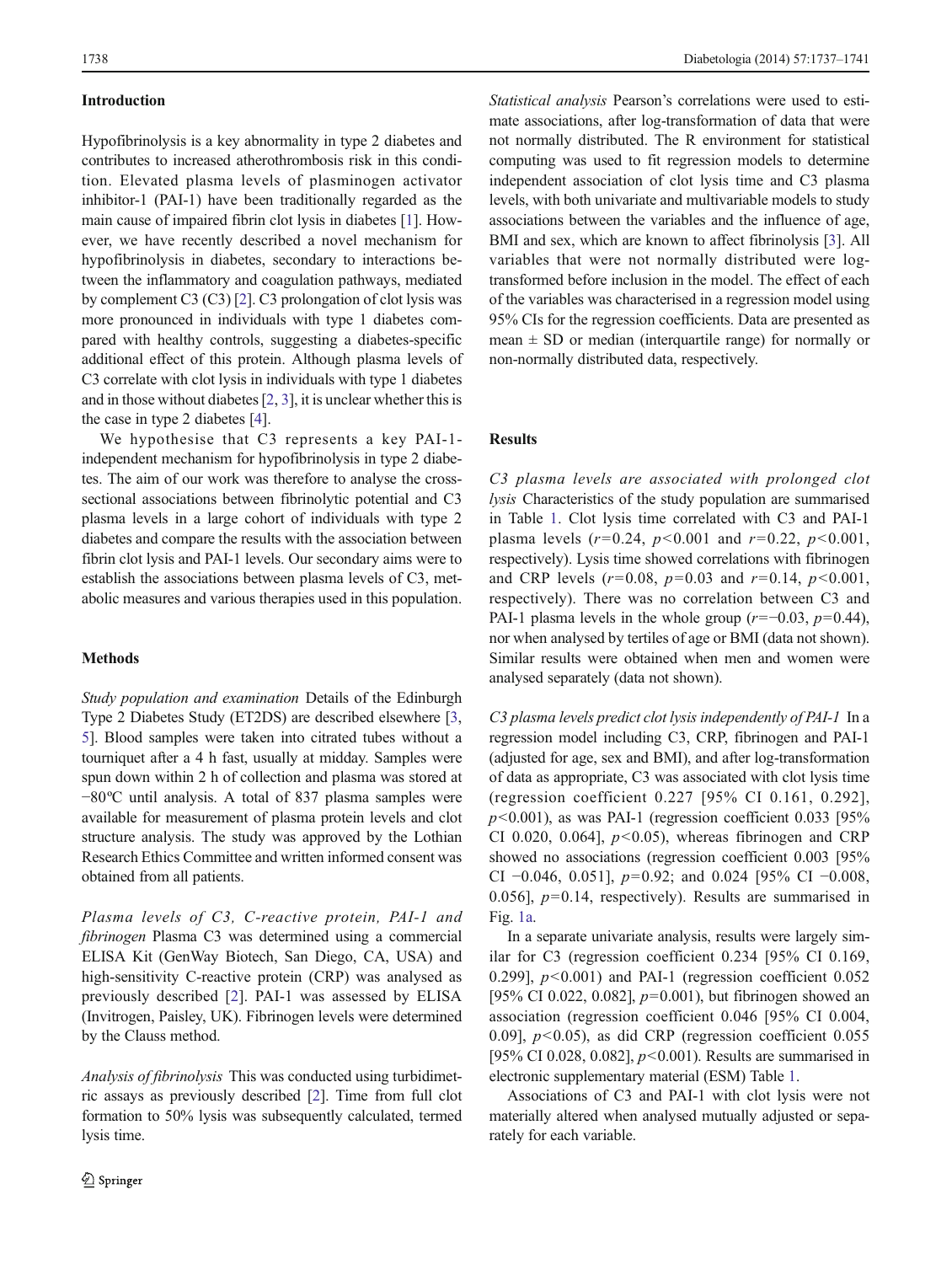<span id="page-2-0"></span>Table 1 Clinical characteristics of the study population

| Variable                                    | Value               |
|---------------------------------------------|---------------------|
| Sex, <i>n</i> (male/female)                 | 431/406             |
| Age, years                                  | $67.9 \pm 4.2$      |
| Current smokers, $n$ (%)                    | 104(12)             |
| Ex-smokers, $n$ $\left(\frac{0}{0}\right)$  | 392 (47)            |
| Non-smokers, $n$ $\left(\frac{9}{0}\right)$ | 341 (41)            |
| Inflammatory measures                       |                     |
| CRP, nmol/l                                 | 17.33 (7.81-39.05)  |
| C3, g/l                                     | $1.35(1.10-1.60)$   |
| Fibrinogen, µmol/l                          | $11 \pm 2$          |
| $PAI-1$ , pmol/l                            | 118 (54-230)        |
| Vascular measures                           |                     |
| IHD, $n$ (yes/no)                           | 253/584             |
| Systolic BP, mmHg                           | $133 \pm 16$        |
| Diastolic BP, mmHg                          | $69+9$              |
| Anthropometrics                             |                     |
| BMI, $kg/m2$                                | $30.7(27.3 - 34.4)$ |
| Waist circumference, cm                     | $106.7 \pm 12.9$    |
| Cardiometabolic factors                     |                     |
| $HbA_{1c}$ , mmol/mol                       | 55.0 $(50-61)$      |
| $HbA_{1c}$ , %                              | $7.2(6.7-7.8)$      |
| Plasma glucose, mmol/l                      | $7.2(6.2 - 8.5)$    |
| Total cholesterol, mmol/l                   | $4.2(3.7-4.8)$      |
| HDL-cholesterol, mmol/l                     | $1.3(1.1-1.5)$      |
| Diabetes duration, years                    | $6(3-11)$           |
| Clot lysis time, s                          | $618(480 - 816)$    |
| Clot final turbidity, AU                    | $0.33(0.24 - 0.40)$ |

Data are presented as mean  $\pm$  SD for normally distributed data, median with interquartile range for non-normally distributed data, or as a percentage for categorical data

AU, arbitrary units; IHD, ischaemic heart disease (defined as validated angina or myocardial infarction at baseline)



Fig. 1 Fibrin clot lysis, C3 and determinants of plasma levels in individuals with diabetes. (a) Associations between clot lysis time and PAI-1, C3, fibrinogen and CRP, adjusted for age, sex and BMI using a multivariable regression model. Results are presented as regression coefficients with 95% CIs and show both C3 and PAI-1 to be associated with clot lysis time ( $\frac{*p}{0.05}$ ), whereas fibrinogen and CRP fail to demonstrate an association. (b) Metabolic determinants of C3 plasma levels. A

We also analysed associations between C3 and clot final turbidity, a measure of clot density. C3 showed associations with clot final turbidity, using both univariable and multivariable analysis (ESM Table 2), as did fibrinogen levels. However, PAI-1 failed to show any association with clot final turbidity, whereas associations with CRP were only evident in the univariate analysis. Results are summarised in ESM Table 2.

Inflammatory markers, metabolic risk factors and sex Given sex differences in fibrin clot lysis in diabetes [[3\]](#page-3-0), C3 plasma levels were analysed separately in men and women with no difference detected (regression coefficient 0.207 [95% CI 0.165, 0.249] and 0.203 [95% CI 0.157, 0.248], respectively,  $p=0.89$ ), even after correcting for BMI (data not shown). CRP levels, however, were lower in men compared with women (regression coefficient 0.434 [95% CI 0.333, 0.534] and 0.928 [95% CI 0.831, 1.026], respectively,  $p < 0.001$ ).

In a multivariable regression analysis including BMI,  $HbA_{1c}$ , glucose levels, duration of diabetes, total cholesterol and HDL-cholesterol, adjusted for age and sex, BMI was associated with C3 plasma levels (regression coefficient 0.206 [95% CI 0.013, 0.399],  $p<0.05$ ; Fig. 1b) as well as CRP levels (regression coefficient 1.35 [95% CI 0.88, 1.81],  $p$ <0.001). Plasma cholesterol showed a positive association with CRP levels (regression coefficient 0.83 [95% CI 0.42, 1.23],  $p<0.001$ ), but HDL-cholesterol demonstrated a negative association (regression coefficient −0.57 [95% CI −0.88,  $-0.26$ ],  $p<0.001$ ) (details of various analyses on C3 and CRP are provided in ESM Tables 3 and 4, respectively).

Inflammatory markers and medications In multivariate regression analysis including self-reported use of statins, antiplatelet therapy, oral hypoglycaemic agents (thiazolidinediones, metformin and sulfonylureas), insulins



multivariate regression model was constructed including BMI, plasma glucose, HbA1c, diabetes duration, total cholesterol and HDL-cholesterol (HDL-C) and results are presented as regression coefficients with 95% CIs.  $* p<0.05$  for the association between log BMI and changes in log C3 plasma levels. Clot lysis time, C3, CRP and PAI-1 plasma levels, BMI, HbA1c, diabetes duration, total cholesterol and HDL-cholesterol were all log<sub>e</sub>-transformed before analysis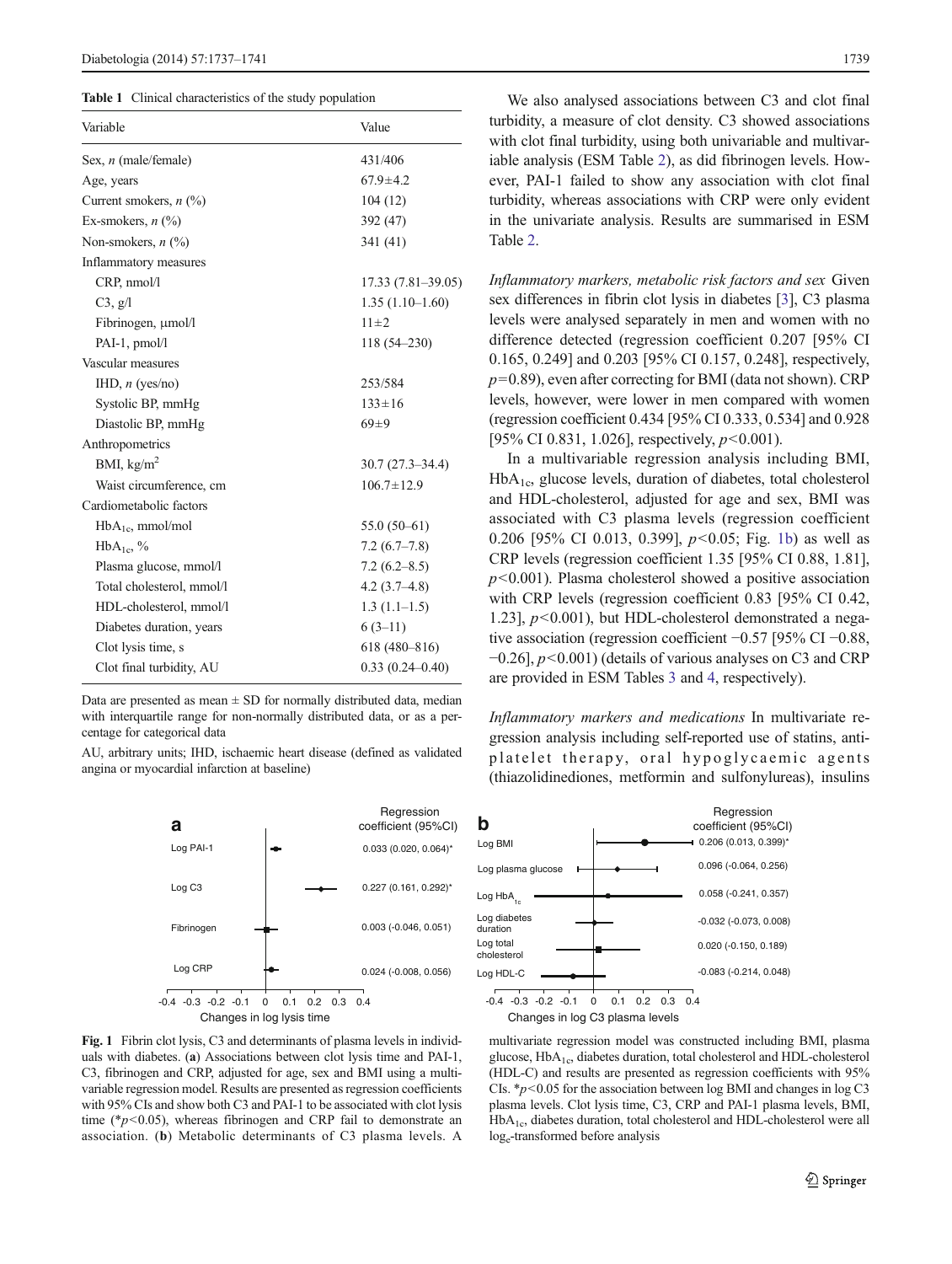<span id="page-3-0"></span>(both long- and short-acting), anti-anginal and antihypertensive therapy (nitrates, angiotensin-converting enzyme inhibitors, angiotensin receptor blockers, beta blockers and calcium channel blockers), and adjusted for age, sex and BMI, none of the medication was associated with C3 plasma levels (ESM Table 5). Plasma CRP, however, was associated with insulin use (regression coefficient 0.49 [95% CI 0.24, 0.75],  $p<0.001$ ), oral hypoglycaemia agents and statin therapy (regression coefficient  $-0.27$  [95% CI  $-0.44$ ,  $-0.11$ ] and −0.38 [95% CI −0.58, −0.17], both p<0.001). Similar results were obtained for univariate analysis (ESM Table 6).

## **Discussion**

The complement system is involved in the early stages of atherothrombosis [6]. Recent work suggests that C3 also contributes to later stages of the process by compromising fibrinolysis [2]. The involvement of C3 in the pathogenesis of vascular thrombosis may explain the association between plasma levels of this protein and cardiovascular disease [[7\]](#page-4-0). High plasma levels of C3 can be found in younger individuals with pathological conditions, including those with type 1 diabetes, and in children with a predisposition to future cardiovascular events [2, [8](#page-4-0)], suggesting C3 is part of the vascular risk factor cluster at an early age. An association between fibrinolysis and C3 plasma levels has been demonstrated in type 1 diabetes, and the current work shows a relationship between C3 levels and fibrin clot lysis in type 2 diabetes, which is at least as pronounced as the association between PAI-1 and fibrinolysis in this population. Furthermore, we show no correlation between C3 and PAI-1 plasma levels, consistent with the observations that the two molecules affect separate pathways in the fibrinolytic system [2]. PAI-1 inhibits fibrinolysis by interfering with plasmin generation, whereas C3 modulates clot lysis through incorporation into the clot. This increases mechanical resistance to lysis and may compromise the fibrinolytic activity of plasmin [2, [9\]](#page-4-0). By contrast, CRP levels did not show an independent association with fibrin clot lysis, suggesting that the interaction between the inflammatory and coagulation pathway is C3-specific. C3 levels were not influenced by  $HbA_{1c}$  in the population studied, in contrast to individuals with type 1 diabetes, indicating that other factors have stronger effects on plasma protein levels in those with type 2 diabetes.

Clinically, this work suggests that measuring PAI-1 plasma levels only addresses part of the fibrinolytic potential in diabetes and C3 offers an additional assessment tool which investigates a different antifibrinolytic pathway. Moreover, interference with C3–fibrin interactions may offer a novel therapeutic target to improve hypofibrinolysis in diabetes. It is unclear at present whether C3 plasma levels can predict

predisposition to or severity of atherothrombotic events in diabetes, and future longitudinal work is warranted to fully assess the role of C3 in vascular thrombosis in this population.

In summary, we demonstrate that C3 plasma levels are associated with fibrin clot lysis in type 2 diabetes independently of PAI-1. Our data indicate that C3 plasma levels should be measured when assessing fibrinolytic potential in diabetes. Future prospective studies are needed to elucidate the role of C3 in predisposition to atherothrombotic events in diabetes.

Acknowledgements J. F. Price and M. W. Strachan are principal investigators for the ET2DS and would like to thank staff and participants at the Wellcome Trust Clinical Research Facility in Edinburgh.

Some of the data were presented as an abstract at the XXIV Congress of the International Society on Thrombosis and Haemostasis in 2013 and the European Society of Cardiology in 2012.

Funding KH is supported by the Deutsche Forschungsgemeinschaft HE 5666/1-2 and by the Stiftung der Herzkranke Diabetiker. SHA is supported by Diabetes Centre at King Fahad Medical City, Riyadh, Kingdom of Saudi Arabia. We also wish to thank the UK's National Institute for Health Research, British Heart Foundation and Bayer HealthCare Pharmaceuticals for their generous support.

The Edinburgh Type 2 Diabetes Study (ET2DS) was funded by the Medical Research Council and Pfizer.

Duality of interest The authors declare that there is no duality of interest associated with this manuscript.

Contribution statement KH contributed to the concept and design, data acquisition, analysis and interpretation, and drafting of the article. JFP and MWS contributed to the concept and design, data acquisition and revision of the article. SHA, PDB, NO, RK, TG and VS contributed to the data acquisition and analysis, and revision of the article. RAA contributed to the concept and design, data acquisition, analysis and interpretation data, and revision of the article. RAA is the guarantor of the work. All authors approved the final version.

#### References

- 1. Alzahrani SH, Ajjan RA (2010) Coagulation and fibrinolysis in diabetes. Diabetes Vasc Dis Res 7:260–273
- 2. Hess K, Alzahrani S, Mathai M et al (2012) A novel mechanism for hypofibrinolysis in diabetes: the role of complement C3. Diabetologia 55:1103–1113
- 3. Alzahrani SH, Hess K, Price JF et al (2012) Gender-specific alterations in fibrin structure function in type 2 diabetes: associations with cardiometabolic and vascular markers. J Clin Endocrinol Metab 97: E2282–E2287
- 4. Schroeder V, Carter AM, Dunne J, Mansfield MW, Grant PJ (2010) Proinflammatory and hypofibrinolytic phenotype in healthy firstdegree relatives of patients with type 2 diabetes. J Thromb Haemost 8:2080–2082
- 5. Price JF, Reynolds RM, Mitchell RJ et al (2008) The Edinburgh type 2 diabetes study: study protocol. BMC Endocr Disord 8:18
- 6. Yasojima K, Schwab C, McGeer EG, McGeer PL (2001) Complement components, but not complement inhibitors, are upregulated in